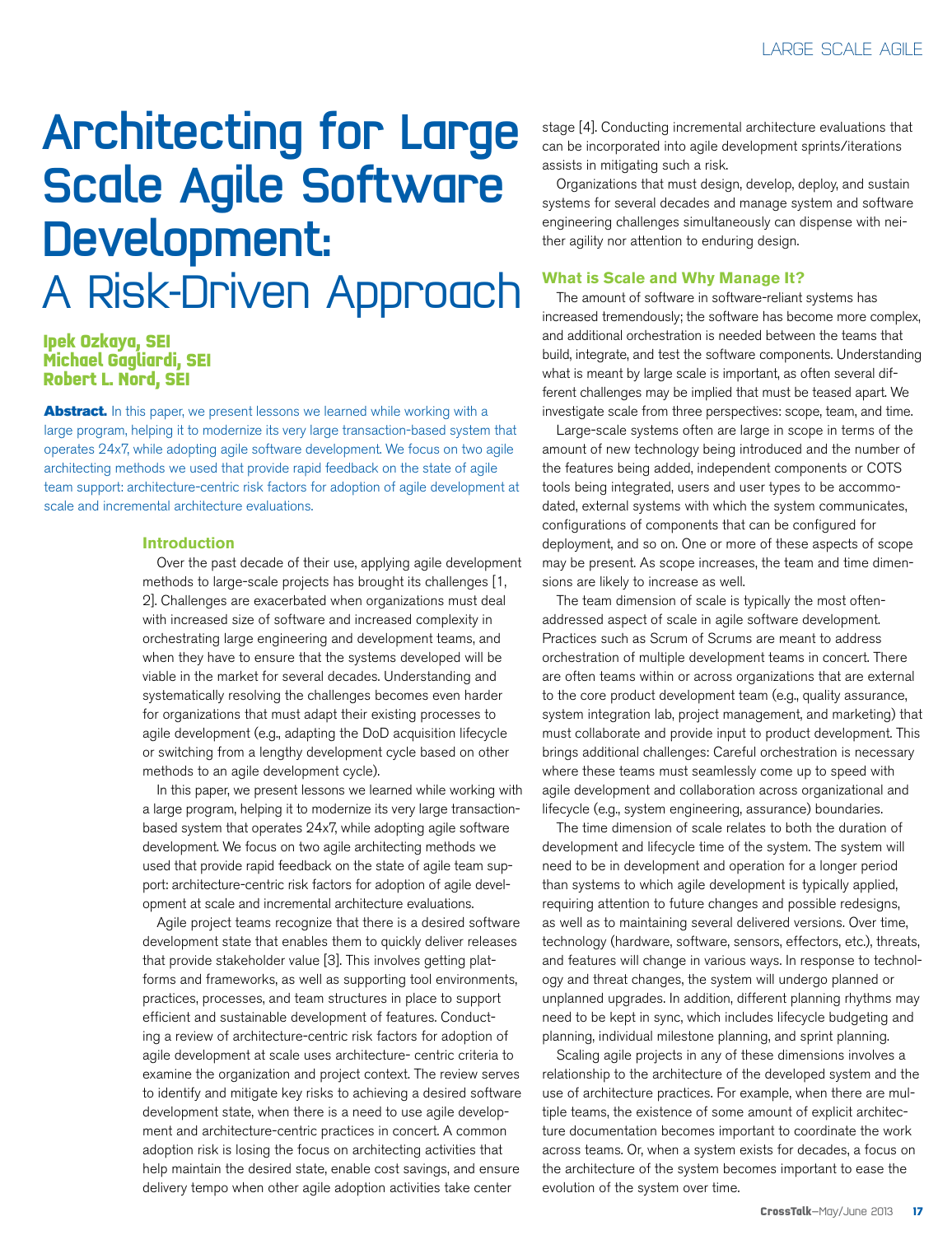#### **Architecture-centric Risk Factors for Adoption of Agile Development at Scale**

When one or more of the scope, team, or time factors are of critical importance, incorporating architecture practices into agile development must take high priority, especially if an organization is new to adopting agile development practices.

In our recent engagement with a large organization, the key dimensions of scale were defined this way: the system has (1) gone through and would go through several technology upgrades, (2) served a large user base, and (3) been in operation and expected to be so for several decades. The organization faced the challenge of moving away from its existing phase-based software development approach to adopting agile development practices, while dealing with several dimensions of scale.

The first step was to conduct a risk analysis that combined a focus on architecture and agile practices. We conducted the risk analysis through several interviews and a scenario walk-through meeting, in addition to examining the working documents of organization-wide adoption plans. We conducted interviews with technical team members as well as managers, where they were in the same sessions as well as in separate sessions. The scenario walk-through meeting presented the team members with possible adoption scenarios and allowed them to analyze their possible outcomes within the organization.

The key areas we investigated included the following: business/acquisition and organizational climate, technology environment, ability to respond to change, project/team support, attention to quality attributes and architecture, customer collaboration, and productivity measures. Here we identify some common risks and factors worthy of attention in each of these areas.

**Business/acquisition climate:** Without clear identification of business and mission goals that reflect stakeholder concerns and success factors and strategies, adoption of agile practices at scale will entail resolving added challenges. Government organizations must pay special attention to contracting mechanisms. While all mechanisms potentially can be used in software vendor relationships, contracts should not be a barrier to building knowledge within a consistent team and improving communication [5].

**Organizational climate:** Adoption of agile development practices will require educating the teams about new practices that may not be familiar to a hierarchical organization with phase-based practices and high regulation checkpoints. Prior history of the waterfall processes and arms-length relationships among stakeholders, developers, and acquirers will prolong the time it takes to adopt agile development. These risk factors can affect both decision making in general and technical progress. Such impacts may occur, for example, when organizational barriers make it difficult or impossible to convene committees for technical, architectural, or design reviews.

**Technology environment** refers to having a robust development and design infrastructure in place to support the development teams. Automated testing and continuous integration practices require ongoing attention to support agile development adequately. To take advantage of agile development practices, such as nightly builds and configuration control, the right infrastructure should be in place and the necessary training provided. Such a technology environment, with automated tests, nightly builds, and configuration control mechanisms, is also tightly related to architectural requirements and the rate of change requests that the system must support. This includes requirements and requests involving new features, but also those that might necessitate architectural changes.

**Response to requirements change:** The inability to get a handle on the requirements management process in a volatile and large-scale product environment will hinder the success of the project. A special point of caution is to avoid focusing the requirements view on functional requirements; architecturally significant requirements must be continuously addressed as well.

**Project/team support** highlights attention to granting the authority to the downstream teams and arming them with the necessary skills and knowledge to succeed in an agile context while paying attention to the long-term goals of the system. New roles typically assigned when applying agile methods (such as product owner, Scrum master) have differing responsibilities from the roles in the existing phase-based waterfall program structures. Such differences may necessitate educating not only teams but also management and the customer.

**Quality attributes** emphasize the architecturally significant requirements of the system. An effort in architecture-focused acquisition can bring forward the key, architecturally significant concerns, such as integration and security. Often at-scale, multiple systems must be orchestrated, which requires continuous management of the key architecturally significant requirements, in addition to development of features.

**Architecting activities** must be integrated into agile development. The view that keeps these separate often creates silos, architecture conformance issues, and unexpected rework costs in later stages of the development effort. Architectural decisions, however, also must be made with consideration to the goal of iterative development.

**Customer collaboration** is key to success in any development effort. In an agile development context, customer collaboration is an essential part of the activities, for example, in sprint planning with Scrum. Communication with both internal and external stakeholders must be open and documentation should not be used as a substitute for communication.

**Productivity measures** in an agile context must incorporate a working system as well as continuous planning. If Scrum is chosen as the project management paradigm for agile development, understanding of relative estimation versus absolute estimation will be necessary. Obtaining the measures requires continuous monitoring and improving of estimates based on lessons learned. Providing working demos to the customer and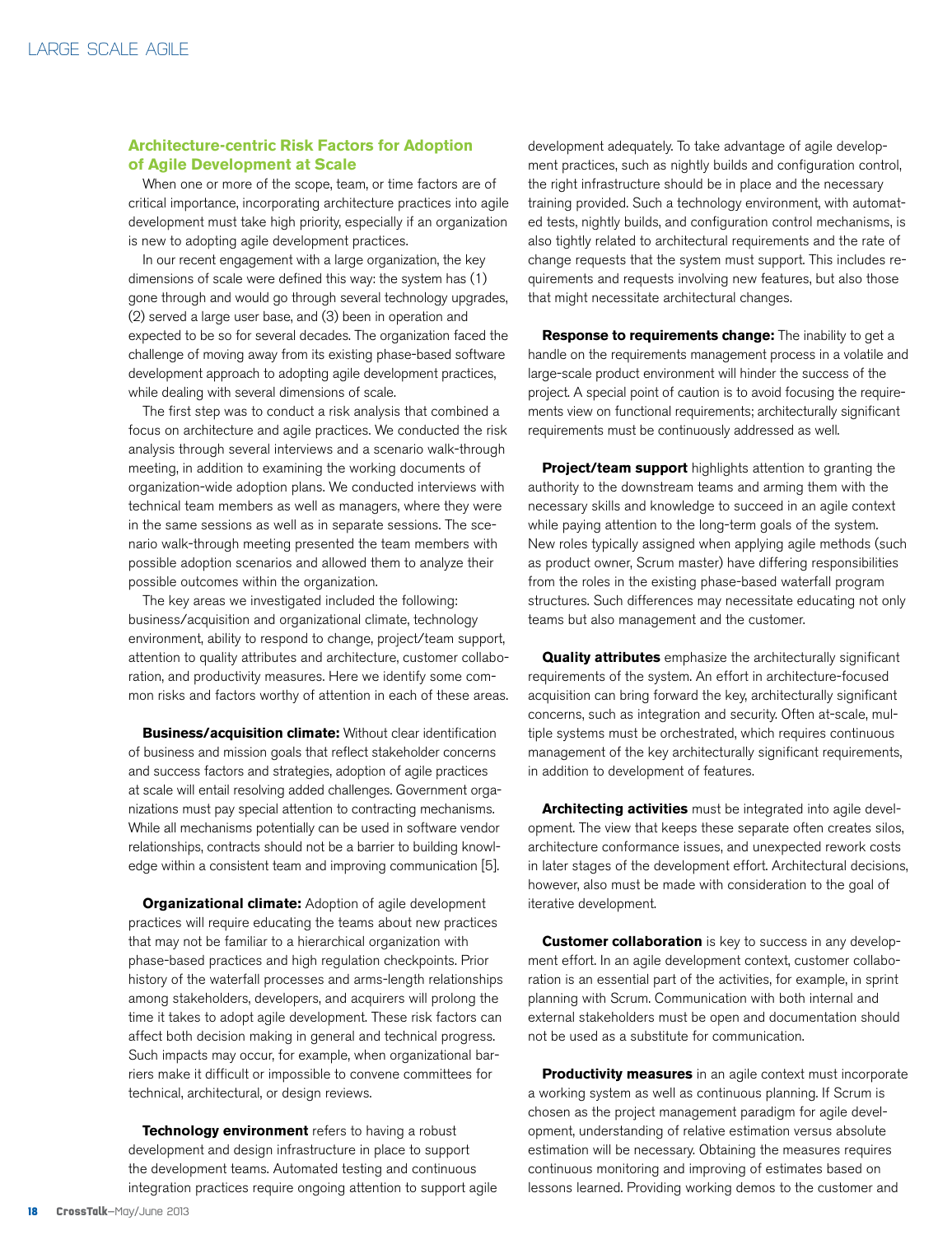establishing done criteria as potentially shippable features must be incorporated into the iteration and release planning cycles. These cycles also require architecting activities to be seamlessly integrated into the sprints.

Figure 1 shows a risk profile example. Having such a risk profile, along with an understanding of the factors contributing to the risks, allows an organization to set priorities in adopting agile practices at scale. This figure also demonstrates a common profile that organizations might face in adopting agile practices at scale. The areas that commonly demonstrate high risks tend to be organizational climate, response to requirements change, and attention to quality attributes and architecture. While business/acquisition context, productivity measures, and project/ team support also have issues related to adoption at scale, the risks associated with them would partially resolve if attention were given to the high-risk areas. Customer collaboration and technology environment areas follow as low-risk areas.

|                                        | <b>Risk</b><br>profile |             |
|----------------------------------------|------------------------|-------------|
| <b>Business/Acquisition</b>            |                        |             |
| <b>Organizational climate</b>          |                        |             |
| <b>Technology environment</b>          |                        |             |
| <b>Response to requirements change</b> |                        |             |
| <b>Project/team support</b>            |                        |             |
| <b>Quality attributes</b>              |                        | high risk   |
| <b>Architecture</b>                    |                        | medium risk |
| <b>Customer collaboration</b>          |                        |             |
| <b>Productivity measures</b>           |                        | low risk    |

*Figure 1: Example of risk profile summary*

The organization we worked with chose to adopt Scrum as a project management methodology and educate its teams and management in agile development, in addition to keeping a significant focus on architecture.

The typical high-risk nature of architecture and quality attribute areas, as shown in Figure 1, were also issues. In order to ensure that key architectural evolution decisions, risks, and highpriority quality attributes were managed in concert with agile development, we conducted incremental architecture evaluations with the organization, which we describe next.

#### **Incremental Architecture Evaluations**

The goal of focusing on architectural evaluation as part of the modernization and agile adoption activities was (1) to identify architectural risks and risk themes of the "as-is" system as well as in migrating the "as-is" system to the target architecture, and (2) to provide actionable recommendations to address the risks themes. The evaluation method was based heavily on the Architecture Tradeoff Analysis Method® (ATAM®) and its principles, but due to constraints, was conducted incrementally [6].

The constraints on the evaluation were twofold. First, the availability of stakeholders and the architects' time to participate in the evaluations was limited to a small number of hours per week. The architects were available for eight hours per week,

total. Specific stakeholder's availability was limited to fewer than four hours per week per stakeholder. Second, the documentation for software architecture was inadequate to perform the architecture evaluation per ATAM's criteria. However, we decided to proceed with the evaluation based on the architects' knowledge and to use whatever relevant, useful documentation was available, acknowledging the associated risks of proceeding with the evaluation. This approach enabled us to test an evaluation approach that could also be incorporated seamlessly with other development activities in agile development planning, for example, Scrum sprint and release activities.

#### **Architecture Evaluation Kick-off**

It can be challenging to identify the architectural mismatches and impediments to migration from the "as-is" system to the target architecture. This task becomes much more difficult when architecture documentation is lacking.

The evaluation began with a kick-off meeting with the evaluation team, the program office, and the architects. The evaluation team presented the evaluation approach, the program office presented the business drivers, and the architects presented the architecture overview. Despite insufficient architecture documentation, the participants decided to proceed with the evaluation, using the architects' knowledge and any acceptable, relevant documentation that was available. During the architecture evaluation sessions, the scribe would capture any undocumented architecture approaches in the analysis template as the architects described them.

The participants agreed that there would be a series of incremental architecture evaluation sessions on a weekly basis. A notional schedule was developed, starting with mission thread and scenario generation, to be finished within two weeks. Once the mission threads and all of the high-priority scenarios were identified and agreed upon, the schedule for the weekly architecture evaluation sessions would be developed and vetted. The participants also agreed that the evaluation schedule would be flexible and adaptable based on the evaluation progress made on a weekly basis.

#### **Mission Thread and Scenario Generation**

The operational end-to-end mission threads were developed by meeting with the operational system manager and technical lead and documenting the most critical threads, using the Mission Thread template for end-to-end mission threads. Table 1 shows a mission thread example, where Table 1(a) shows a summary of the mission thread, including the summary description, and Table 1(b) decomposes the thread into possible steps, with engineering considerations that impact system and software architecture decisions. Table 1(c) specifies the over-arching quality attributes for the mission thread, with engineering considerations that impact the system and software architecture decisions.

Four unique operational mission threads were identified and developed with the operational manager and technical lead and vetted with the system stakeholders. The mission threads established the end-to-end operational context for the evaluation and identified end-to-end quality attribute considerations to be evaluated. This was accomplished in a series of three two-hour meetings with the evaluation team, operational manager, and technical lead in the first week of the evaluation.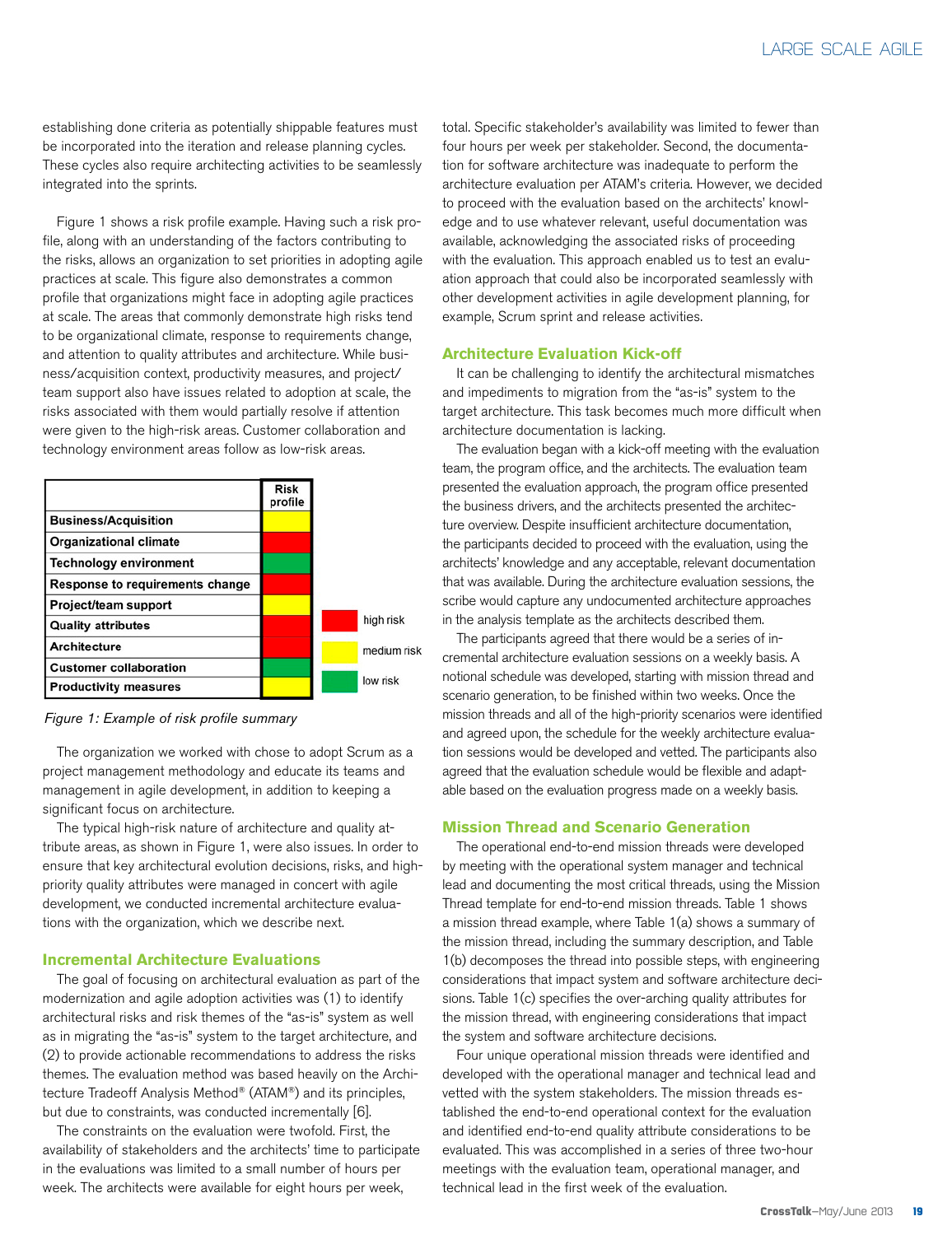## LARGE SCALE AGILE

| <b>Name</b>                                 | Long-term customer order placement with supervisor override                                                                                                                                                                                                                                                                                                                                                                                                                                                                                                                                                                                                                                                                                                                                                                                                                                                                                                                                                                                                                                                                                                                                                                                                                               |  |  |
|---------------------------------------------|-------------------------------------------------------------------------------------------------------------------------------------------------------------------------------------------------------------------------------------------------------------------------------------------------------------------------------------------------------------------------------------------------------------------------------------------------------------------------------------------------------------------------------------------------------------------------------------------------------------------------------------------------------------------------------------------------------------------------------------------------------------------------------------------------------------------------------------------------------------------------------------------------------------------------------------------------------------------------------------------------------------------------------------------------------------------------------------------------------------------------------------------------------------------------------------------------------------------------------------------------------------------------------------------|--|--|
| <b>Vignette</b><br>(Summary<br>Description) | Multi-channel order placement with outsourced fulfillment.<br>The primary business activities are taking orders for products, fulfilling orders, and<br>providing customer service (for example, order changes, return authorization)<br>Orders can be placed over the internet or by calling a customer service agent. Payment<br>processing for credit card payments is handled by a third party (Intuit,<br>ChasePaymentech, etc.). If the payment processing service is not available, the call<br>center agent accepts credit card payments without authorization, and incur the fraud<br>risk. If the service is down for more than 8 hours, the agent accepts credit card<br>information but hold sending the order to the fulfillment service until the payment<br>processing service is restored and payments can be authorized.<br>Order fulfillment is outsourced to a partner, who handles inventory management, order<br>assembly and packing, and shipping and tracking (Amazon, Webgistix, Archway, etc.).<br>There is a service level agreement (SLA) that all orders placed before 4:00pm Eastern Time<br>will be shipped the same day. Our visibility into their process is limited to tracking the<br>shipment on the shipper's web service using the tracking number. |  |  |
| <b>Nodes Actors</b>                         | Customer<br>Call Center Agent<br>Call Center Supervisor<br>Systems shown in Architecture Overview                                                                                                                                                                                                                                                                                                                                                                                                                                                                                                                                                                                                                                                                                                                                                                                                                                                                                                                                                                                                                                                                                                                                                                                         |  |  |
| <b>Assumptions</b>                          | Customer A is a long-time customer of the company, with high lifetime<br>1.<br>value.<br>a. What does this mean exactly? More considerations for timeliness, coupons,<br>and so on, need to be analyzed.<br>b. What about high value business customer B? Needs more analysis regarding<br>integration into our system.<br>c. What about family / household value?<br>2. Shipping charges are computed and applied automatically, but a Supervisor can<br>override this for a particular order.<br>3. Our visibility into their process is limited to tracking the shipment on the<br>shipper's web service using the tracking number.                                                                                                                                                                                                                                                                                                                                                                                                                                                                                                                                                                                                                                                    |  |  |

*Table 1(a): Partially filled mission thread example*

| <b>Mission</b><br><b>Steps</b> | <b>Description</b>                                                                          | <b>Engineering</b><br><b>Considerations.</b><br>Issues.<br><b>Challenges</b> |
|--------------------------------|---------------------------------------------------------------------------------------------|------------------------------------------------------------------------------|
|                                | Customer A places an order on the web site. The order<br>value qualifies for free shipping. |                                                                              |
| 2                              | Payment authorization is obtained for the order. $(<5$ sec)                                 |                                                                              |
| 3                              | The order is recorded and sent for fulfillment.                                             |                                                                              |
| $\overline{4}$                 | Customer A's customer history is updated.                                                   |                                                                              |
| 5                              | .                                                                                           |                                                                              |

*Table 1(b): Mission thread steps elaboration*

| <b>Quality Attribute</b>               | <b>Engineering Considerations, Issues, Etc.</b> |
|----------------------------------------|-------------------------------------------------|
| <b>Call Center Routing Performance</b> |                                                 |
| Call Center Screen Pop Performance     |                                                 |
| <b>Call Center Routing Accuracy</b>    |                                                 |
| Order Accuracy                         |                                                 |
| Time-to-market                         |                                                 |
| Modifiability                          |                                                 |
| Testability                            |                                                 |
| Availability                           |                                                 |
| Usability for Call Center Agents       |                                                 |
| Migratability                          |                                                 |
| Scalabiility                           |                                                 |

*Table 1 (c): Quality attribute requirements related to the mission thread*

The scenarios were generated in a series of small scenario-generation sessions with the architects and selected stakeholders. The ATAM utility tree was used to capture and elicit scenarios. Figure 2 shows a utility tree example. The utility tree was initially seeded with the quality attributes identified in the business driver's presentation and the operational mission threads. Some scenarios were derived from the mission threads. Each session would begin with a review of the prior session's results. Each session would then elicit quality attribute considerations and scenarios from the attending stakeholders, insert them into the utility tree and then rank each of the scenarios according to degree of difficulty (ranked by architect) and importance (ranked by management)—high, medium or low. The evaluation team, program office, and architects would then discuss the need for any additional scenario generation sessions. Once the utility tree was deemed to be finished, the evaluation team, architects, and program office met to develop an incremental evaluation schedule based on the high-priority scenarios and mission threads. They agreed that the mission threads would be the last evaluation sessions once the high-priority scenarios were all evaluated, in order to evaluate the architecture in an end-to-end manner.

#### **Architecture Evaluation Sessions**

There were four mission threads and 59 scenarios generated, based on a utility tree with nine quality attributes. The architecture evaluation sessions covered all of the highly ranked scenarios followed by the four mission threads. The evaluation sessions were grouped based on the quality attributes and the mission threads. The mission thread sessions were held last so that the end-to-end evaluation would follow the scenario-based analyses. The scenario-based evaluation sessions were roughly ordered based on what we considered the more critical quality attributes for the system (e.g., availability, performance, and maintainability).

The session participants decided that there would be three two-hour architecture evaluation sessions per week. The sessions would focus on specific, pre-determined scenarios, based on the quality attribute utility tree and mission threads (e.g., the first week of evaluation sessions would focus on the important availability scenarios, with intent to utilize an evaluation backlog flowing into the next week's session schedule, if necessary).

We expected to analyze two scenarios per session, since the documentation was poor.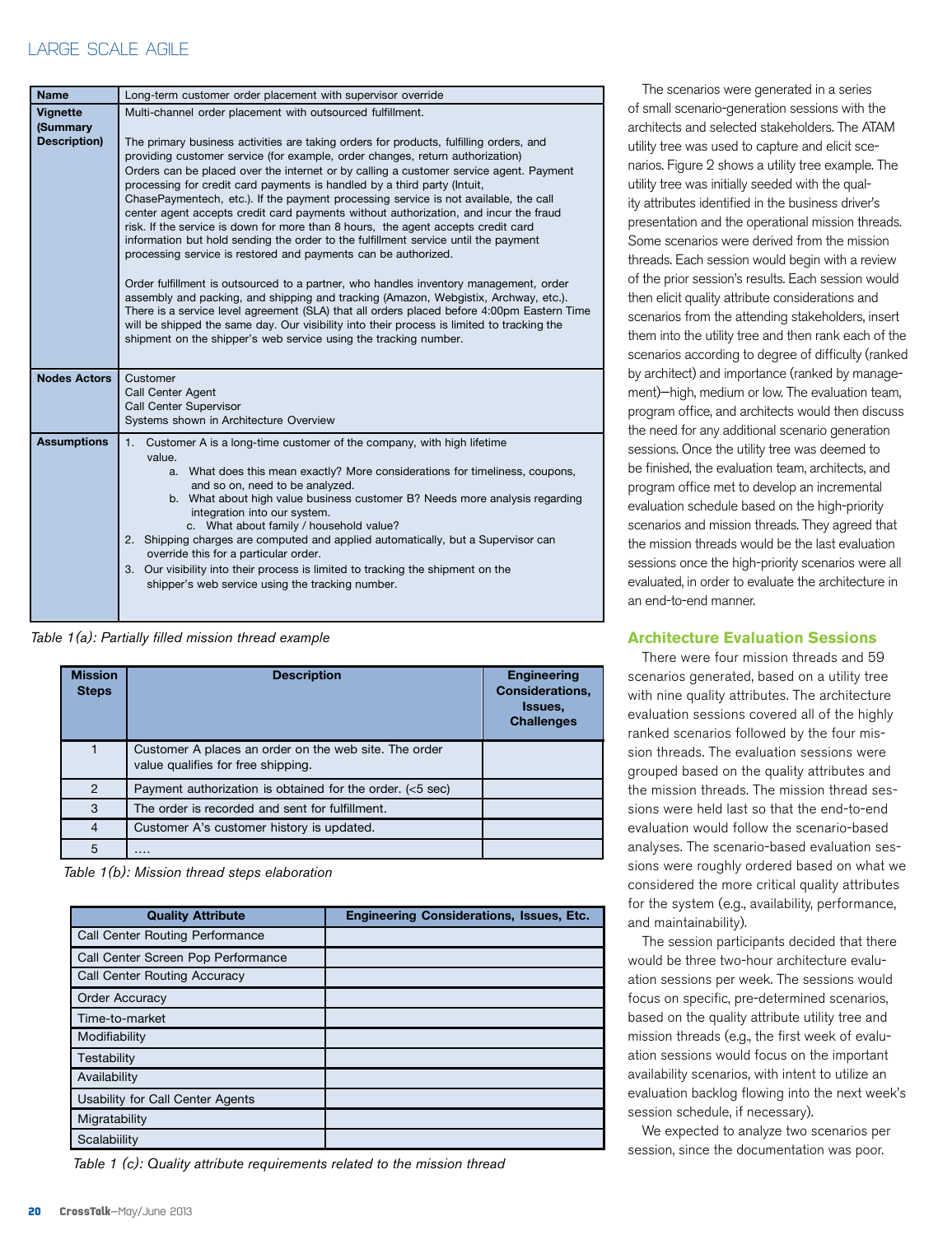## LARGE SCALE AGILE

Once we finished all the scenario analyses for a quality attribute, we would develop the schedule for the next quality attribute set of scenarios. We repeated this for the entire utility tree and then scheduled the end-to-end mission thread analysis sessions, expecting one thread per two-hour session. The entire set of evaluation sessions required 23 sessions over the course of eight calendar weeks. The evaluation team met to develop risk and non-risk themes after the scenario analyses of each quality attribute and mission thread.

#### **Architecture Evaluation Results**

The evaluation sessions resulted in the discovery of numerous, unique, architecture risks and non-risks. The number of risks found was within the typical number and quality of risks found in an architecture evaluation for a system of this type and size. The length of each evaluation session was extended due to the lack of architecture documentation and the need to document roughly the architectural approaches as they arose during the sessions.

The end-to-end mission thread analyses uncovered many risks that were not identified in the scenario-based evaluation sessions. These risks dealt with architectural decisions that supported end-to-end operational processing of data that is difficult to identify when examining parts of a system (as is typical of a scenario walkthrough).

Overall, the incremental architecture evaluation sessions allowed the team to work within the constraints of the engineering team. The schedule developed to conduct such an evaluation approach focused on priority of the scenarios and mission thread steps identified. The approach created tasks that were about two-to-three hours in length and resulted in concrete development and architecture artifacts. This particular evaluation was not incorporated with Scrum sprint activities because the organization had not completed the sprint planning yet. However, the definition of the tasks and the technical outputs created an example of how incremental evaluation could be incorporated into a Scrum development approach by balancing development tasks with a focus on architecture evaluations.

#### **Takeaways**

Embracing the principles of agile software development and software architecture provides improved visibility of project status and improved tactics for risk management.

There are different aspects of scale that are manageable with different approaches, such as scope, team, and time.

We see evidence that a systematic architecture-centric review of organizational and project factors, as this organization used, is essential for understanding risks and dealing with the challenges arising in large-scale software development.

We believe the incremental evaluation approach applied to this system could be beneficial in an agile development approach, where small, short architecture evaluation sessions could be implemented in agile sprints. The artifacts we exemplify here, such as mission threads and quality attribute utility trees, could be invaluable in both helping with backlog management and augmenting sprint planning.



*Figure 2: Utility tree example*



The Department of Homeland Security, Office of Cybersecurity and Communications, is seeking dynamic individuals to fill several positions in the areas of software assurance, information technology, network engineering, telecommunications, electrical engineering, program management and analysis, budget and finance, research and development, and public affairs.

To learn more about the DHS Office of Cybersecurity and Communications and to find out how to apply for a vacant position, please go to USAJOBS at www.usajobs.gov or visit us at www.DHS.GOV; follow the link Find Career Opportunities, and then select Cybersecurity under Featured Mission Areas.